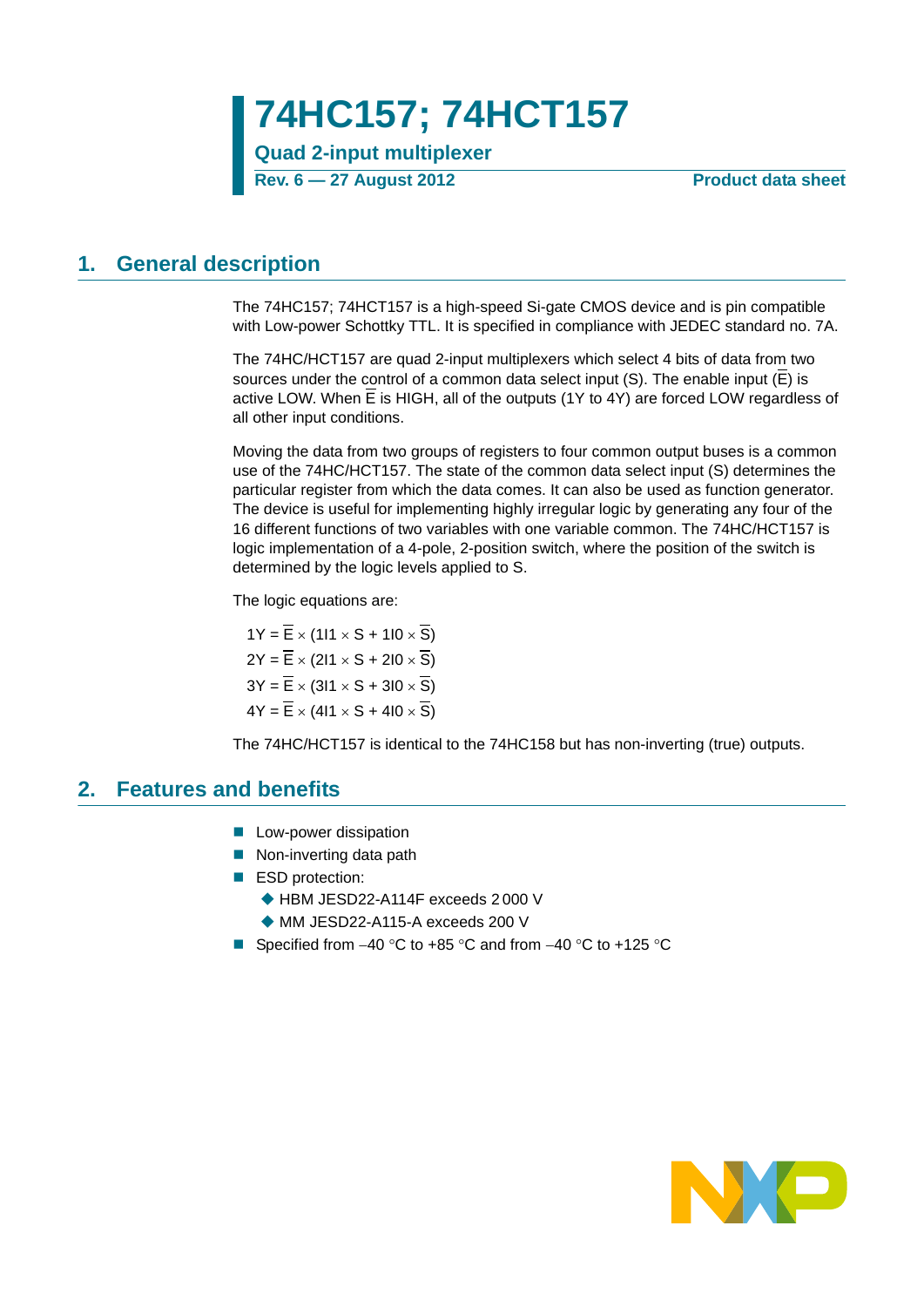# <span id="page-1-0"></span>**3. Ordering information**

| <b>Ordering information</b><br>Table 1. |                                 |                    |                                                                                         |                      |  |  |  |  |
|-----------------------------------------|---------------------------------|--------------------|-----------------------------------------------------------------------------------------|----------------------|--|--|--|--|
| Type number                             | Package                         |                    |                                                                                         |                      |  |  |  |  |
|                                         | Temperature range               | <b>Name</b>        | <b>Description</b>                                                                      | <b>Version</b>       |  |  |  |  |
| 74HC157N                                | $-40$ °C to +125 °C             | DIP <sub>16</sub>  | plastic dual in-line package; 16 leads (300 mil)                                        | SOT38-4              |  |  |  |  |
| 74HCT157N                               |                                 |                    |                                                                                         |                      |  |  |  |  |
| 74HC157D                                | $-40$ °C to +125 °C             | SO <sub>16</sub>   | plastic small outline package; 16 leads; body width                                     | SOT <sub>109-1</sub> |  |  |  |  |
| 74HCT157D                               |                                 |                    | $3.9 \text{ mm}$                                                                        |                      |  |  |  |  |
| 74HC157DB                               | $-40$ °C to +125 °C             | SSOP <sub>16</sub> | plastic shrink small outline package; 16 leads;                                         | SOT338-1             |  |  |  |  |
| 74HCT157DB                              |                                 |                    | body width 5.3 mm                                                                       |                      |  |  |  |  |
| 74HC157PW                               | $-40$ °C to +125 °C.            | TSSOP16            | plastic thin shrink small outline package; 16 leads;                                    | SOT403-1             |  |  |  |  |
| 74HCT157PW                              |                                 |                    | body width 4.4 mm                                                                       |                      |  |  |  |  |
| 74HC157BQ                               | $-40$ °C to +125 °C<br>DHVQFN16 |                    | plastic dual in-line compatible thermal enhanced very                                   | SOT763-1             |  |  |  |  |
| 74HCT157BQ                              |                                 |                    | thin quad flat package; no leads; 16 terminals;<br>body $2.5 \times 3.5 \times 0.85$ mm |                      |  |  |  |  |

# <span id="page-1-1"></span>**4. Functional diagram**

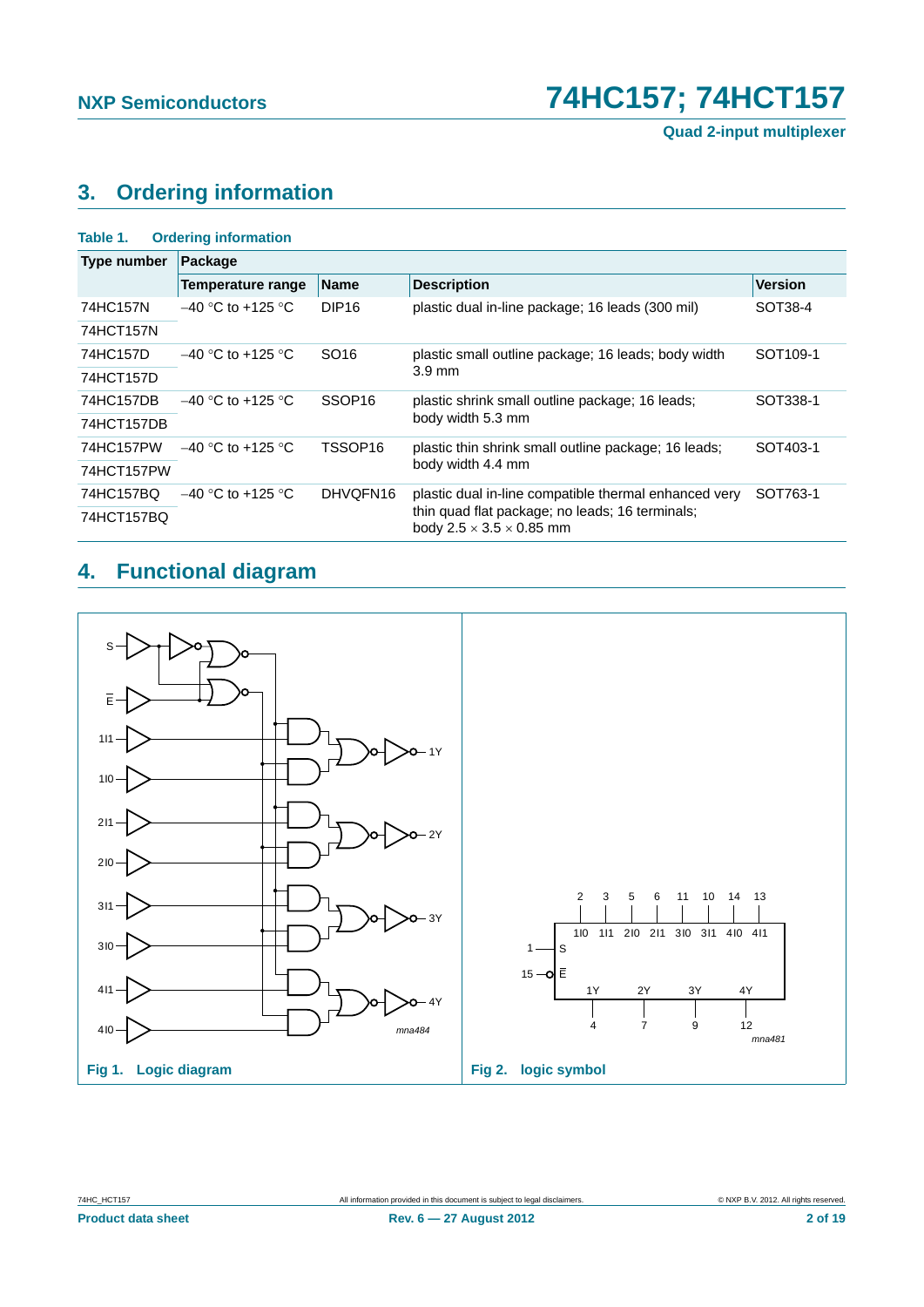**Quad 2-input multiplexer**



## <span id="page-2-0"></span>**5. Pinning information**

<span id="page-2-1"></span>

### **5.1 Pinning**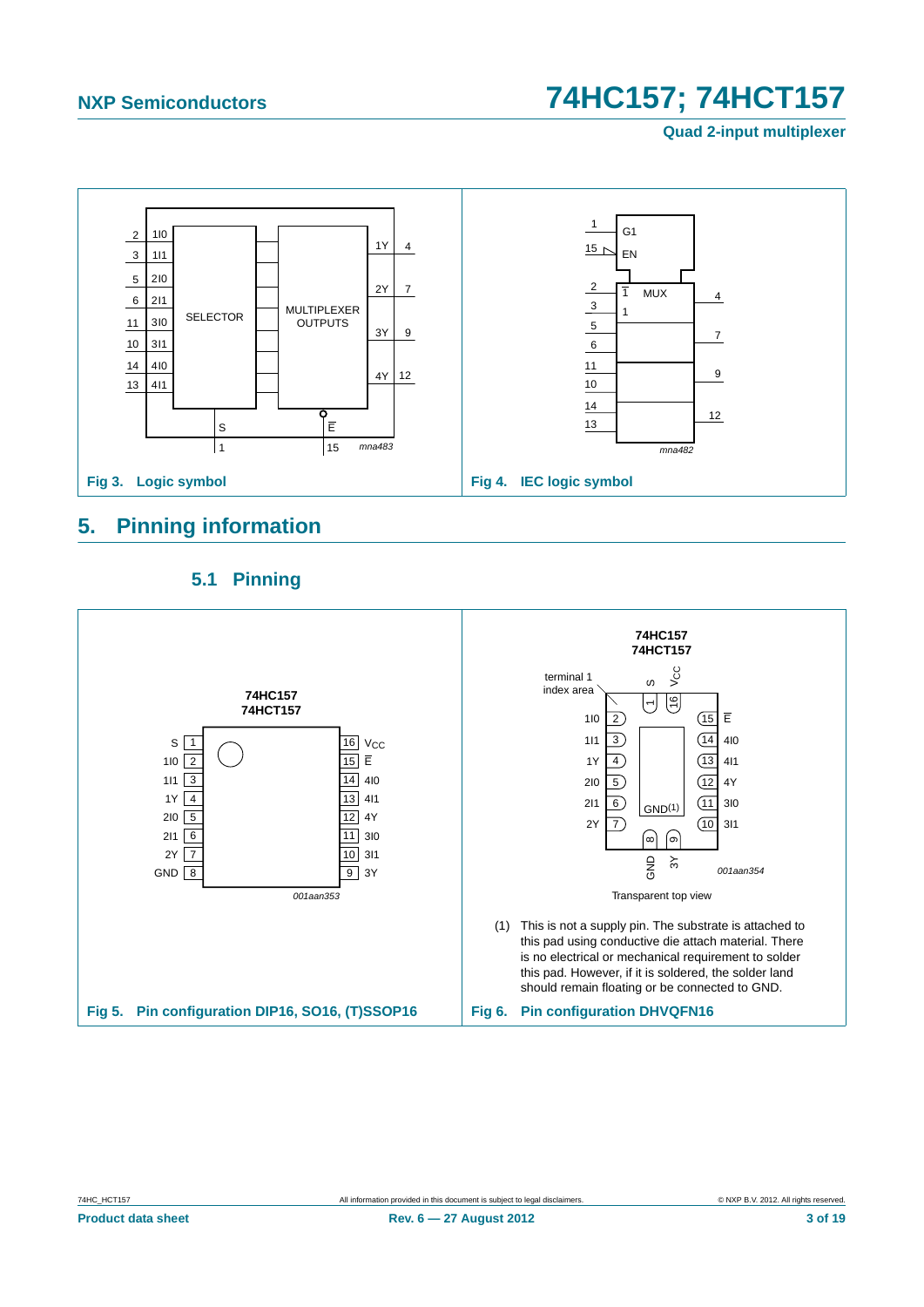## **5.2 Pin description**

<span id="page-3-3"></span>

| <b>Symbol</b>  | <b>Pin</b>   | <b>Description</b>        |
|----------------|--------------|---------------------------|
| S              |              | common data select input  |
| 110 to 410     | 2, 5, 11, 14 | data inputs from source 0 |
| 111 to 411     | 3, 6, 10, 13 | data inputs from source 1 |
| 1Y to 4Y       | 4, 7, 9, 12  | multiplexer outputs       |
| <b>GND</b>     | 8            | ground $(0 V)$            |
| $\overline{E}$ | 15           | enable input (active LOW) |
| $V_{\rm CC}$   | 16           | supply voltage            |

# <span id="page-3-4"></span>**6. Functional description**

#### Table 3. Function table<sup>[1]</sup>

| Input |                 |     |                |    |  |  |  |  |
|-------|-----------------|-----|----------------|----|--|--|--|--|
| c.    | $\epsilon$<br>o | n10 | n <sub>1</sub> | nY |  |  |  |  |
| Н     |                 |     |                |    |  |  |  |  |
|       |                 |     |                |    |  |  |  |  |
|       |                 | Ħ   |                | Н  |  |  |  |  |
|       | п               |     |                |    |  |  |  |  |
|       |                 |     |                |    |  |  |  |  |

<span id="page-3-0"></span> $[1]$  H = HIGH voltage level;

L = LOW voltage level;

 $X =$  don't care.

# <span id="page-3-5"></span>**7. Limiting values**

#### **Table 4. Limiting values**

*In accordance with the Absolute Maximum Rating System (IEC 60134). Voltages are referenced to GND (ground = 0 V).*

| <b>Symbol</b>     | <b>Parameter</b>         | <b>Conditions</b>                                             | Min                      | <b>Max</b> | Unit        |
|-------------------|--------------------------|---------------------------------------------------------------|--------------------------|------------|-------------|
| $V_{CC}$          | supply voltage           |                                                               | $-0.5$                   | $+7$       | $\vee$      |
| $I_{\mathsf{IK}}$ | input clamping current   | $V_1 < -0.5$ V or $V_1 > V_{CC} + 0.5$ V                      | ۰                        | ±20        | mA          |
| $I_{OK}$          | output clamping current  | $V_{\rm O}$ < -0.5 V or $V_{\rm O}$ > V <sub>CC</sub> + 0.5 V | ۰                        | ±20        | mA          |
| $I_{\rm O}$       | output current           | $V_{\Omega}$ = -0.5 V to (V <sub>CC</sub> + 0.5 V)            | $\overline{\phantom{a}}$ | ±25        | mA          |
| $I_{\rm CC}$      | supply current           |                                                               | $\overline{\phantom{a}}$ | $+50$      | mA          |
| <b>I</b> GND      | ground current           |                                                               | $\overline{\phantom{a}}$ | $-50$      | mA          |
| $T_{\text{stg}}$  | storage temperature      |                                                               | $-65$                    | $+150$     | $^{\circ}C$ |
| $P_{\text{tot}}$  | total power dissipation  | $T_{amb} = -40$ °C to +125 °C                                 |                          |            |             |
|                   | SO <sub>16</sub> package |                                                               | $\boxed{11}$             | 500        | mW          |
|                   | TSSOP16 package          |                                                               | $\boxed{2}$ -            | 500        | mW          |
|                   | DHVQFN16 package         |                                                               | $\boxed{3}$ -            | 500        | mW          |

<span id="page-3-2"></span>[1] P<sub>tot</sub> derates linearly with 8 mW/K above 70 °C.

<span id="page-3-1"></span>[2]  $P_{tot}$  derates linearly with 5.5 mW/K above 60 °C.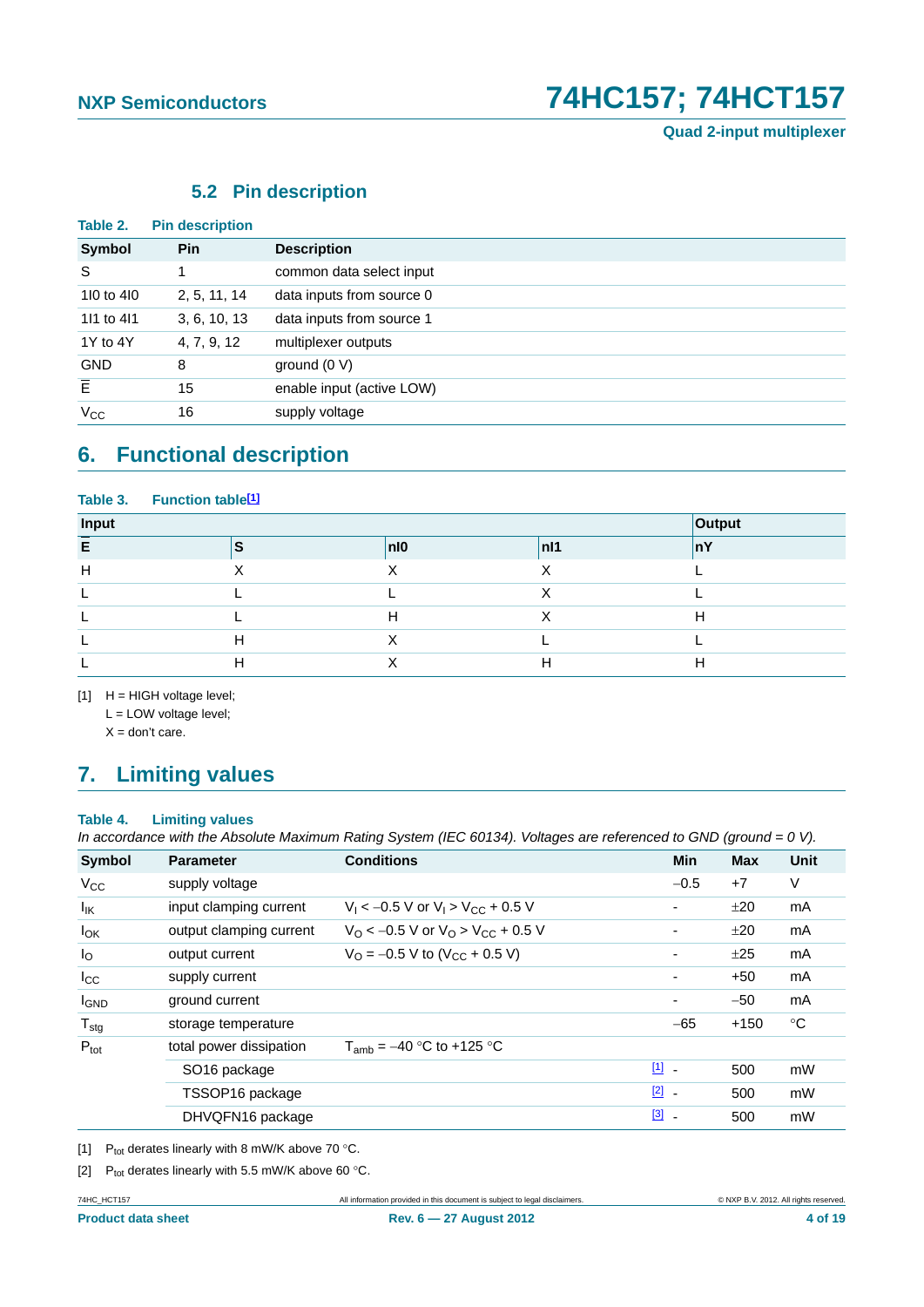<span id="page-4-0"></span>[3]  $P_{\text{tot}}$  derates linearly with 4.5 mW/K above 60 °C.

# <span id="page-4-1"></span>**8. Recommended operating conditions**

#### **Table 5. Recommended operating conditions**

 *Voltages are referenced to GND (ground = 0 V)*

|                     | Symbol Parameter                    | <b>Conditions</b>       |                          | 74HC157                  |              |                              | 74HCT157                 |                          |             |
|---------------------|-------------------------------------|-------------------------|--------------------------|--------------------------|--------------|------------------------------|--------------------------|--------------------------|-------------|
|                     |                                     |                         | Min                      | <b>Typ</b>               | Max          | <b>Min</b>                   | <b>Typ</b>               | <b>Max</b>               |             |
| $V_{\rm CC}$        | supply voltage                      |                         | 2.0                      | 5.0                      | 6.0          | 4.5                          | 5.0                      | 5.5                      | V           |
| $V_{I}$             | input voltage                       |                         | 0                        | ٠                        | $V_{\rm CC}$ | 0                            | $\blacksquare$           | $V_{\rm CC}$             | V           |
| $V_{\rm O}$         | output voltage                      |                         | 0                        | $\overline{\phantom{a}}$ | $V_{\rm CC}$ | 0                            | $\blacksquare$           | $V_{\rm CC}$             | V           |
| $T_{amb}$           | ambient temperature                 |                         | $-40$                    | $+25$                    | $+125$       | $-40$                        | $+25$                    | $+125$                   | $^{\circ}C$ |
| $\Delta t/\Delta V$ | input transition rise and fall rate | $V_{\rm CC}$ = 2.0 V    | $\overline{\phantom{a}}$ | -                        | 625          | $\overline{\phantom{a}}$     | $\overline{\phantom{0}}$ | $\overline{\phantom{a}}$ | ns/V        |
|                     |                                     | $V_{CC} = 4.5 V$        | $\overline{\phantom{a}}$ | 1.67                     | 139          | $\qquad \qquad \blacksquare$ | 1.67                     | 139                      | ns/V        |
|                     |                                     | $V_{\text{CC}} = 6.0 V$ | ٠                        | $\overline{\phantom{0}}$ | 83           | ٠                            | $\overline{\phantom{0}}$ | $\overline{\phantom{a}}$ | ns/V        |

# <span id="page-4-2"></span>**9. Static characteristics**

#### **Table 6. Static characteristics**

*At recommended operating conditions; voltages are referenced to GND (ground = 0 V).*

|                           | <b>Symbol Parameter</b>  | <b>Conditions</b>                                                  |                          | $T_{amb}$ = 25 °C |                          | $T_{amb} = -40 °C$ to<br>$+85 °C$ |                          | $T_{amb} = -40 °C$ to<br>+125 $\degree$ C |                          | <b>Unit</b> |
|---------------------------|--------------------------|--------------------------------------------------------------------|--------------------------|-------------------|--------------------------|-----------------------------------|--------------------------|-------------------------------------------|--------------------------|-------------|
|                           |                          |                                                                    | Min                      | <b>Typ</b>        | <b>Max</b>               | Min                               | <b>Max</b>               | Min                                       | <b>Max</b>               |             |
| <b>74HC157</b>            |                          |                                                                    |                          |                   |                          |                                   |                          |                                           |                          |             |
| $V_{IH}$                  | HIGH-level               | $V_{\text{CC}} = 2.0 V$                                            | 1.5                      | 1.2               | $\blacksquare$           | 1.5                               | $\blacksquare$           | 1.5                                       | ÷,                       | V           |
|                           | input voltage            | $V_{CC}$ = 4.5 V                                                   | 3.15                     | 2.4               | $\overline{\phantom{a}}$ | 3.15                              | $\blacksquare$           | 3.15                                      |                          | $\vee$      |
|                           |                          | $V_{CC} = 6.0 V$                                                   | 4.2                      | 3.2               | $\blacksquare$           | 4.2                               | $\blacksquare$           | 4.2                                       |                          | $\vee$      |
| LOW-level<br>$V_{IL}$     |                          | $V_{CC}$ = 2.0 V                                                   | $\overline{\phantom{a}}$ | 0.8               | 0.5                      | $\overline{\phantom{a}}$          | 0.5                      | $\blacksquare$                            | 0.5                      | $\vee$      |
|                           | input voltage            | $V_{CC}$ = 4.5 V                                                   | $\blacksquare$           | 2.1               | 1.35                     | $\sim$                            | 1.35                     | $\blacksquare$                            | 1.35                     | V           |
|                           | $V_{CC} = 6.0 V$         | $\blacksquare$                                                     | 2.8                      | 1.8               | $\blacksquare$           | 1.8                               | $\blacksquare$           | 1.8                                       | $\vee$                   |             |
| $V_{OH}$                  | <b>HIGH-level</b>        | $V_I = V_{IH}$ or $V_{IL}$                                         |                          |                   |                          |                                   |                          |                                           |                          |             |
|                           | output voltage           | $I_{\text{O}} = -20 \mu\text{A}$ ; $V_{\text{CC}} = 2.0 \text{ V}$ | 1.9                      | 2.0               | $\blacksquare$           | 1.9                               | $\blacksquare$           | 1.9                                       | L.                       | $\vee$      |
|                           |                          | $I_{\Omega}$ = -20 µA; $V_{\text{CC}}$ = 4.5 V                     | 4.4                      | 4.5               | $\overline{\phantom{a}}$ | 4.4                               | $\blacksquare$           | 4.4                                       | ٠                        | V           |
|                           |                          | $I_{\Omega} = -20 \mu A$ ; $V_{\text{CC}} = 6.0 \text{ V}$         | 5.9                      | 6.0               | $\blacksquare$           | 5.9                               | $\blacksquare$           | 5.9                                       | ÷.                       | $\vee$      |
|                           |                          | $I_{\text{O}} = -4.0 \text{ mA}$ ; $V_{\text{CC}} = 4.5 \text{ V}$ | 3.98                     | 4.32              | $\overline{\phantom{a}}$ | 3.84                              | $\overline{\phantom{a}}$ | 3.7                                       | -                        | V           |
|                           |                          | $I_{\Omega}$ = -5.2 mA; $V_{\text{CC}}$ = 6.0 V                    | 5.48                     | 5.81              | $\overline{\phantom{a}}$ | 5.34                              | $\blacksquare$           | 5.2                                       | $\overline{\phantom{0}}$ | V           |
| $V_{OL}$                  | LOW-level                | $V_I = V_{IH}$ or $V_{IL}$                                         |                          |                   |                          |                                   |                          |                                           |                          |             |
|                           | output voltage           | $I_{\text{O}}$ = 20 $\mu$ A; V <sub>CC</sub> = 2.0 V               | $\overline{\phantom{a}}$ | $\mathbf 0$       | 0.1                      | $\overline{\phantom{0}}$          | 0.1                      | $\overline{\phantom{a}}$                  | 0.1                      | $\vee$      |
|                           |                          | $I_{\Omega}$ = 20 µA; $V_{\text{CC}}$ = 4.5 V                      | $\overline{\phantom{a}}$ | $\Omega$          | 0.1                      |                                   | 0.1                      | $\blacksquare$                            | 0.1                      | $\vee$      |
|                           |                          | $I_{\text{O}} = 20 \mu\text{A}$ ; $V_{\text{CC}} = 6.0 \text{ V}$  | $\blacksquare$           | $\pmb{0}$         | 0.1                      | -                                 | 0.1                      | $\overline{\phantom{a}}$                  | 0.1                      | $\vee$      |
|                           |                          | $IO = 4.0$ mA; $VCC = 4.5$ V                                       | $\blacksquare$           | 0.15              | 0.26                     | $\overline{\phantom{a}}$          | 0.33                     | $\blacksquare$                            | 0.4                      | $\vee$      |
|                           |                          | $IO$ = 5.2 mA; $VCC$ = 6.0 V                                       | $\overline{\phantom{a}}$ | 0.16              | 0.26                     | $\overline{\phantom{0}}$          | 0.33                     | $\blacksquare$                            | 0.4                      | V           |
| $\mathbf{I}_{\mathbf{I}}$ | input leakage<br>current | $V_1 = V_{CC}$ or GND;<br>$V_{CC} = 6.0 V$                         |                          | $\blacksquare$    | ±0.1                     | $\blacksquare$                    | ±1.0                     | $\overline{\phantom{a}}$                  | ±1.0                     | μA          |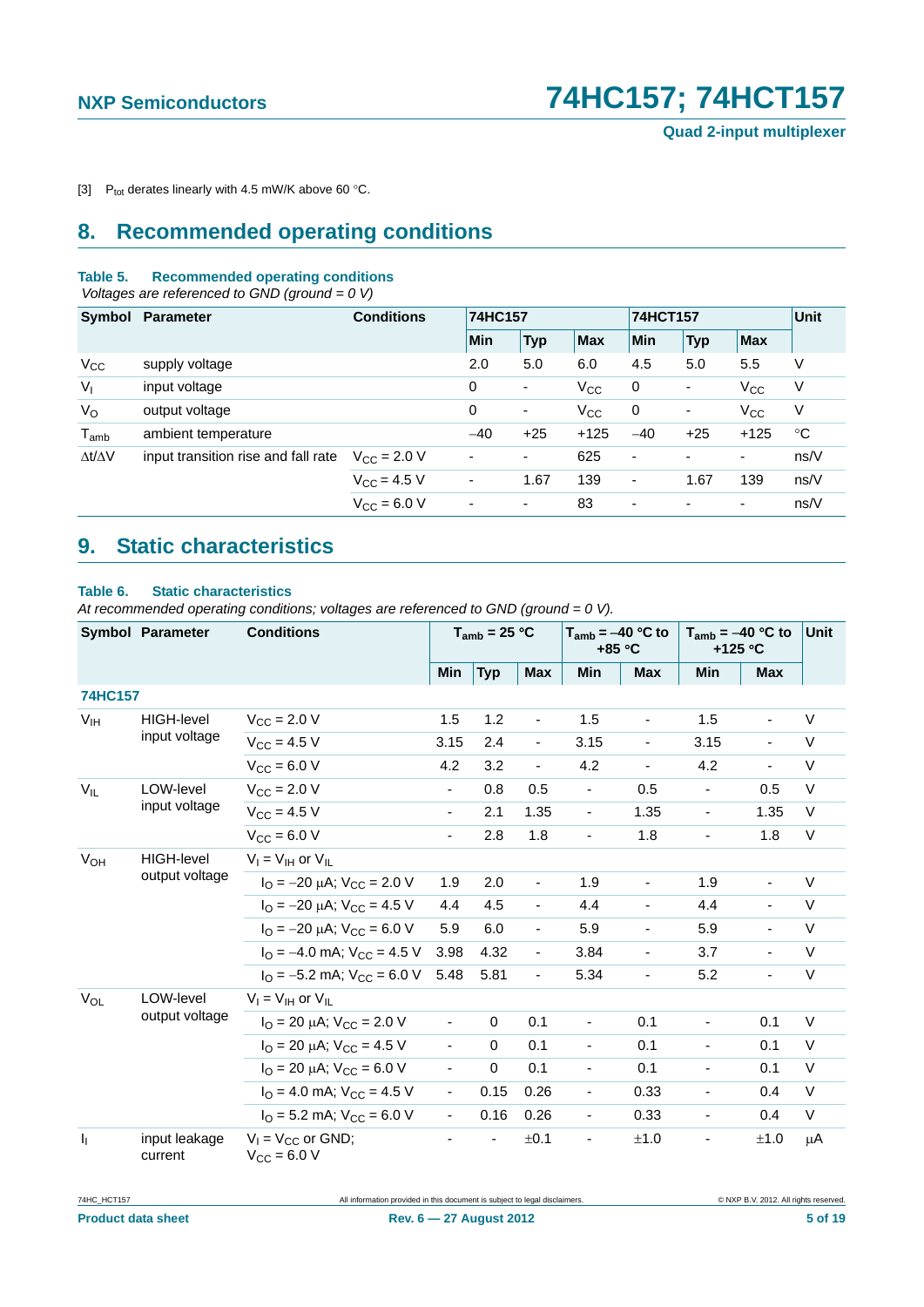**Quad 2-input multiplexer**

### **Table 6. Static characteristics** *…continued*

*At recommended operating conditions; voltages are referenced to GND (ground = 0 V).*

|                           | <b>Symbol Parameter</b>            | <b>Conditions</b>                                                                                              |                          | $T_{amb}$ = 25 °C        |                              | $T_{amb} = -40 °C$ to<br>+85 °C |                | $T_{amb} = -40 °C$ to<br>+125 °C |            | <b>Unit</b> |
|---------------------------|------------------------------------|----------------------------------------------------------------------------------------------------------------|--------------------------|--------------------------|------------------------------|---------------------------------|----------------|----------------------------------|------------|-------------|
|                           |                                    |                                                                                                                | Min                      | <b>Typ</b>               | Max                          | Min                             | <b>Max</b>     | Min                              | <b>Max</b> |             |
| $I_{\rm CC}$              | supply current                     | $V_1 = V_{CC}$ or GND; $I_0 = 0$ A;<br>$V_{CC} = 6.0 V$                                                        |                          |                          | 8.0                          |                                 | 80             |                                  | 160        | μA          |
| C <sub>1</sub>            | input<br>capacitance               |                                                                                                                | $\blacksquare$           | 3.5                      | $\qquad \qquad \blacksquare$ |                                 |                |                                  |            | pF          |
| <b>74HCT157</b>           |                                    |                                                                                                                |                          |                          |                              |                                 |                |                                  |            |             |
| V <sub>IH</sub>           | <b>HIGH-level</b><br>input voltage | $V_{CC}$ = 4.5 V to 5.5 V                                                                                      | 2.0                      | 1.6                      |                              | 2.0                             |                | 2.0                              |            | $\vee$      |
| $V_{IL}$                  | LOW-level<br>input voltage         | $V_{\text{CC}} = 4.5 \text{ V}$ to 5.5 V                                                                       | $\blacksquare$           | 1.2                      | 0.8                          | $\blacksquare$                  | 0.8            | $\blacksquare$                   | 0.8        | V           |
| <b>V<sub>OH</sub></b>     | <b>HIGH-level</b>                  | $V_1 = V_{1H}$ or $V_{1L}$ ; $V_{CC} = 4.5$ V                                                                  |                          |                          |                              |                                 |                |                                  |            |             |
|                           | output voltage                     | $I_{\text{O}} = -20 \mu A$                                                                                     | 4.4                      | 4.5                      | $\overline{\phantom{a}}$     | 4.4                             |                | 4.4                              |            | V           |
|                           |                                    | $IO = -4 mA$                                                                                                   | 3.98                     | 4.32                     | $\blacksquare$               | 3.84                            | $\blacksquare$ | 3.7                              | ÷,         | V           |
| <b>V<sub>OL</sub></b>     | LOW-level                          | $V_1 = V_{1H}$ or $V_{1L}$ ; $V_{CC} = 4.5$ V                                                                  |                          |                          |                              |                                 |                |                                  |            |             |
|                           | output voltage                     | $I_{\Omega} = 20 \mu A$                                                                                        | $\blacksquare$           | $\mathsf 0$              | 0.1                          | $\overline{\phantom{a}}$        | 0.1            | $\overline{\phantom{a}}$         | 0.1        | $\vee$      |
|                           |                                    | $I_{\Omega} = 4.0$ mA                                                                                          | $\overline{\phantom{a}}$ | 0.15                     | 0.26                         | $\blacksquare$                  | 0.33           | $\overline{\phantom{a}}$         | 0.4        | V           |
| $\mathbf{I}_{\mathbf{I}}$ | input leakage<br>current           | $V_1 = V_{CC}$ or GND;<br>$V_{\rm CC} = 5.5 V$                                                                 |                          | $\overline{\phantom{0}}$ | ±0.1                         | $\overline{\phantom{a}}$        | ±1.0           | $\overline{\phantom{a}}$         | ±1.0       | $\mu$ A     |
| $I_{\rm CC}$              | supply current                     | $V_1 = V_{CC}$ or GND; $I_Q = 0$ A;<br>$V_{CC}$ = 5.5 V                                                        | $\blacksquare$           | $\blacksquare$           | 8.0                          | $\overline{\phantom{a}}$        | 80             | $\blacksquare$                   | 160        | $\mu$ A     |
| $\Delta$ <sub>cc</sub>    | additional<br>supply current       | $V_1 = V_{CC} - 2.1 V;$<br>other inputs at V <sub>CC</sub> or GND;<br>$V_{CC}$ = 4.5 V to 5.5 V;<br>$IO = 0$ A |                          |                          |                              |                                 |                |                                  |            |             |
|                           |                                    | per input pin; nln inputs                                                                                      | $\overline{\phantom{a}}$ | 100                      | 360                          | $\blacksquare$                  | 450            | $\blacksquare$                   | 490        | $\mu$ A     |
|                           |                                    | per input pin; $\overline{E}$ input                                                                            | $\overline{\phantom{a}}$ | 60                       | 216                          | $\overline{\phantom{a}}$        | 270            | $\overline{\phantom{a}}$         | 294        | μA          |
|                           |                                    | per input pin; S input                                                                                         | $\overline{\phantom{a}}$ | 100                      | 360                          | $\blacksquare$                  | 450            | $\overline{\phantom{a}}$         | 490        | μA          |
| C <sub>1</sub>            | input<br>capacitance               |                                                                                                                | $\blacksquare$           | 3.5                      | $\qquad \qquad \blacksquare$ |                                 |                |                                  |            | pF          |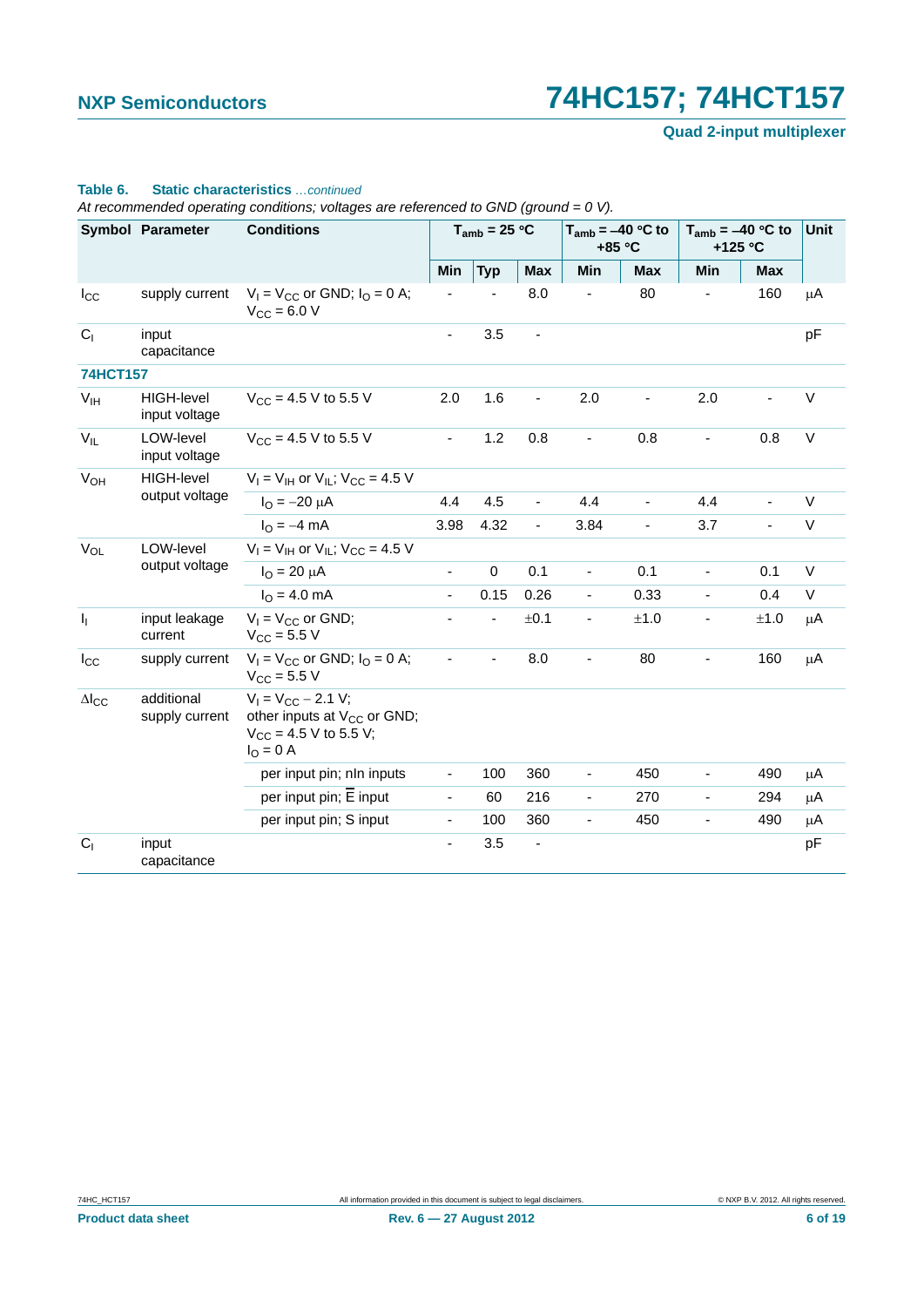**Quad 2-input multiplexer**

# <span id="page-6-0"></span>**10. Dynamic characteristics**

#### **Table 7. Dynamic characteristics**

*Voltages are referenced to GND (ground = 0 V); C<sub>L</sub> = 50 pF unless otherwise specified; for test circuit see [Figure 9.](#page-9-0)* 

|              | Symbol Parameter                    | <b>Conditions</b>                                    |                          |                              | $T_{amb}$ = 25 °C |                | $T_{amb} = -40 °C$<br>to +85 $°C$ |                          | $T_{amb} = -40 °C$<br>to +125 °C |                              | Unit |
|--------------|-------------------------------------|------------------------------------------------------|--------------------------|------------------------------|-------------------|----------------|-----------------------------------|--------------------------|----------------------------------|------------------------------|------|
|              |                                     |                                                      |                          | Min                          | <b>Typ</b>        | <b>Max</b>     | Min                               | <b>Max</b>               | Min                              | <b>Max</b>                   |      |
|              | For type 74HC157                    |                                                      |                          |                              |                   |                |                                   |                          |                                  |                              |      |
| $t_{\rm pd}$ | propagation                         | nl0, nl1 to nY; see Figure 7                         | $\boxed{1}$              |                              |                   |                |                                   |                          |                                  |                              |      |
|              | delay                               | $V_{\text{CC}} = 2.0 V$                              |                          | -                            | 36                | 125            | $\overline{\phantom{a}}$          | 155                      | ٠                                | 190                          | ns   |
|              |                                     | $V_{CC}$ = 4.5 V                                     |                          | $\overline{\phantom{0}}$     | 13                | 25             | $\blacksquare$                    | 31                       | ÷,                               | 38                           | ns   |
|              |                                     | $V_{CC}$ = 5 V; C <sub>1</sub> = 15 pF               |                          | $\blacksquare$               | 11                | $\blacksquare$ | $\blacksquare$                    | $\blacksquare$           | $\blacksquare$                   | $\blacksquare$               | ns   |
|              |                                     | $V_{CC}$ = 6.0 V                                     |                          | ÷,                           | 10                | 21             | $\overline{a}$                    | 26                       | $\blacksquare$                   | 32                           | ns   |
|              |                                     | S to nY; see Figure 7                                | $[1]$                    |                              |                   |                |                                   |                          |                                  |                              |      |
|              | $V_{CC}$ = 2.0 V                    |                                                      | $\overline{\phantom{0}}$ | 41                           | 125               | $\blacksquare$ | 155                               | $\blacksquare$           | 190                              | ns                           |      |
|              | $V_{CC}$ = 4.5 V                    |                                                      | $\overline{\phantom{0}}$ | 15                           | 25                | $\blacksquare$ | 31                                | $\overline{\phantom{0}}$ | 38                               | ns                           |      |
|              |                                     | $V_{CC}$ = 5 V; C <sub>L</sub> = 15 pF               |                          | ÷,                           | 12                | $\frac{1}{2}$  |                                   | $\blacksquare$           |                                  | $\blacksquare$               | ns   |
|              |                                     | $V_{CC} = 6.0 V$                                     |                          | $\overline{\phantom{0}}$     | 12                | 21             | $\blacksquare$                    | 26                       | ÷,                               | 32                           | ns   |
|              |                                     | $\overline{E}$ to nY; see Figure 8                   | $[1]$                    |                              |                   |                |                                   |                          |                                  |                              |      |
|              | $V_{CC}$ = 2.0 V                    |                                                      | $\overline{\phantom{0}}$ | 39                           | 115               | $\blacksquare$ | 145                               | $\overline{\phantom{a}}$ | 175                              | ns                           |      |
|              |                                     | $V_{CC} = 4.5 V$                                     |                          | ÷,                           | 14                | 23             | $\blacksquare$                    | 29                       | ÷,                               | 35                           | ns   |
|              |                                     | $V_{CC}$ = 5 V; C <sub>1</sub> = 15 pF               |                          | $\qquad \qquad \blacksquare$ | 11                | $\blacksquare$ | $\blacksquare$                    | $\overline{\phantom{a}}$ | $\blacksquare$                   | $\blacksquare$               | ns   |
|              |                                     | $V_{CC} = 6.0 V$                                     |                          | ÷,                           | 11                | 20             | $\overline{\phantom{a}}$          | 25                       | ÷,                               | 30                           | ns   |
| $t_t$        | transition                          | nY; see Figure 7                                     | $[2]$                    |                              |                   |                |                                   |                          |                                  |                              |      |
|              | time                                | $V_{\rm CC} = 2.0 V$                                 |                          | $\overline{\phantom{0}}$     | 19                | 75             | $\blacksquare$                    | 95                       | $\blacksquare$                   | 110                          | ns   |
|              |                                     | $V_{CC} = 4.5 V$                                     |                          | $\overline{\phantom{0}}$     | $\overline{7}$    | 15             | $\blacksquare$                    | 19                       | $\overline{\phantom{a}}$         | 22                           | ns   |
|              |                                     | $V_{CC}$ = 6.0 V                                     |                          | ÷,                           | 6                 | 13             | $\overline{\phantom{a}}$          | 16                       | $\overline{\phantom{a}}$         | 19                           | ns   |
| $C_{PD}$     | power<br>dissipation<br>capacitance | $C_L$ = 50 pF; f = 1 MHz;<br>$V_1$ = GND to $V_{CC}$ | $[3]$                    | $\blacksquare$               | 70                | ÷,             | $\blacksquare$                    | $\blacksquare$           | $\blacksquare$                   | $\blacksquare$               | pF   |
|              | For type 74HCT157                   |                                                      |                          |                              |                   |                |                                   |                          |                                  |                              |      |
| $t_{\rm pd}$ | propagation                         | nl0, nl1 to nY; see Figure 7                         | $[1]$                    |                              |                   |                |                                   |                          |                                  |                              |      |
|              | delay                               | $V_{CC}$ = 4.5 V                                     |                          | $\overline{\phantom{a}}$     | 16                | 27             | $\overline{\phantom{a}}$          | 34                       | $\qquad \qquad \blacksquare$     | 41                           | ns   |
|              |                                     | $V_{CC}$ = 5 V; C <sub>L</sub> = 15 pF               |                          |                              | 13                |                |                                   |                          |                                  | $\qquad \qquad \blacksquare$ | ns   |
|              |                                     | S to nY; see Figure 7                                | $[1]$                    |                              |                   |                |                                   |                          |                                  |                              |      |
|              |                                     | $V_{CC} = 4.5 V$                                     |                          |                              | 22                | 37             |                                   | 46                       |                                  | 56                           | ns   |
|              |                                     | $V_{CC} = 5 V$ ; C <sub>L</sub> = 15 pF              |                          | ä,                           | 19                | $\frac{1}{2}$  | ÷                                 | $\blacksquare$           | -                                | $\blacksquare$               | ns   |
|              |                                     | $\overline{E}$ to nY; see Figure 8                   | $[1]$                    |                              |                   |                |                                   |                          |                                  |                              |      |
|              |                                     | $V_{CC}$ = 4.5 V                                     |                          | -                            | 15                | 26             |                                   | 33                       | -                                | 39                           | ns   |
|              |                                     | $V_{CC}$ = 5 V; C <sub>L</sub> = 15 pF               |                          | $\qquad \qquad \blacksquare$ | 12                | $\blacksquare$ |                                   | $\blacksquare$           |                                  | $\overline{\phantom{a}}$     | ns   |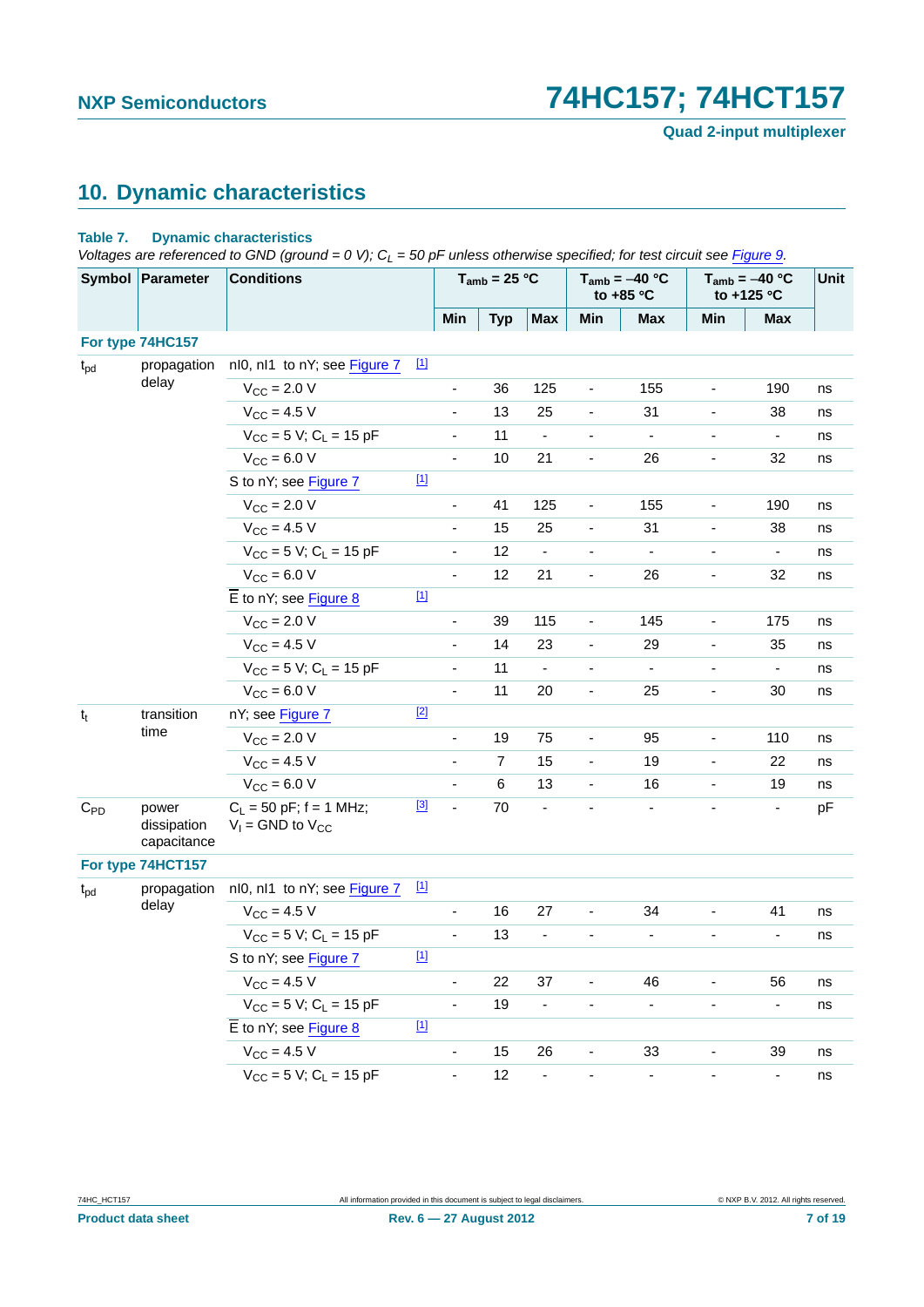**Quad 2-input multiplexer**

|          | voltages are released to GivD (ground = 0 v), $C_1$ = 50 pr unless otherwise specified, for test circuit see Figure 9. |                                                             |                          |                   |                          |                          |                                          |     |                                           |      |
|----------|------------------------------------------------------------------------------------------------------------------------|-------------------------------------------------------------|--------------------------|-------------------|--------------------------|--------------------------|------------------------------------------|-----|-------------------------------------------|------|
|          | <b>Symbol Parameter</b>                                                                                                | <b>Conditions</b>                                           |                          | $T_{amb}$ = 25 °C |                          |                          | $T_{amb} = -40 °C$<br>to +85 $\degree$ C |     | $T_{amb} = -40 °C$<br>to +125 $\degree$ C | Unit |
|          |                                                                                                                        |                                                             | Min                      | Typ               | <b>Max</b>               | <b>Min</b>               | <b>Max</b>                               | Min | <b>Max</b>                                |      |
| $t_{t}$  | transition<br>time                                                                                                     | $[2]$<br>nY; see Figure 7                                   |                          |                   |                          |                          |                                          |     |                                           |      |
|          |                                                                                                                        | $V_{\rm CC} = 4.5 V$                                        |                          |                   | 15                       | $\overline{\phantom{a}}$ | 19                                       | ۰   | 22                                        | ns   |
| $C_{PD}$ | power<br>dissipation<br>capacitance                                                                                    | [3]<br>$C_1 = 50$ pF; f = 1 MHz;<br>$V_1$ = GND to $V_{CC}$ | $\overline{\phantom{a}}$ | 70                | $\overline{\phantom{a}}$ | $\sim$                   | $\overline{\phantom{0}}$                 |     | $\overline{\phantom{a}}$                  | pF   |

# **Table 7. Dynamic characteristics** *…continued*

*Voltages are referenced to GND (ground = 0 V); CL = 50 pF unless otherwise specified; for test circuit see Figure 9.*

<span id="page-7-1"></span>[1]  $t_{pd}$  is the same as  $t_{PLH}$  and  $t_{PHL}$ .

- <span id="page-7-2"></span>[2]  $t_t$  is the same as  $t_{\text{THL}}$  and  $t_{\text{TLH}}$ .
- <span id="page-7-3"></span>[3] C<sub>PD</sub> is used to determine the dynamic power dissipation ( $P_D$  in  $\mu$ W).

 $P_D = C_{PD} \times V_{CC}^2 \times f_i \times N + \Sigma (C_L \times V_{CC}^2 \times f_o)$  where:

 $f_i$  = input frequency in MHz;

 $f<sub>o</sub>$  = output frequency in MHz;

 $C_L$  = output load capacitance in pF;

 $V_{CC}$  = supply voltage in V;

 $N =$  number of inputs switching;

 $\Sigma(C_L \times V_{CC}^2 \times f_0)$  = sum of outputs.

## <span id="page-7-4"></span>**11. Waveforms**

<span id="page-7-0"></span>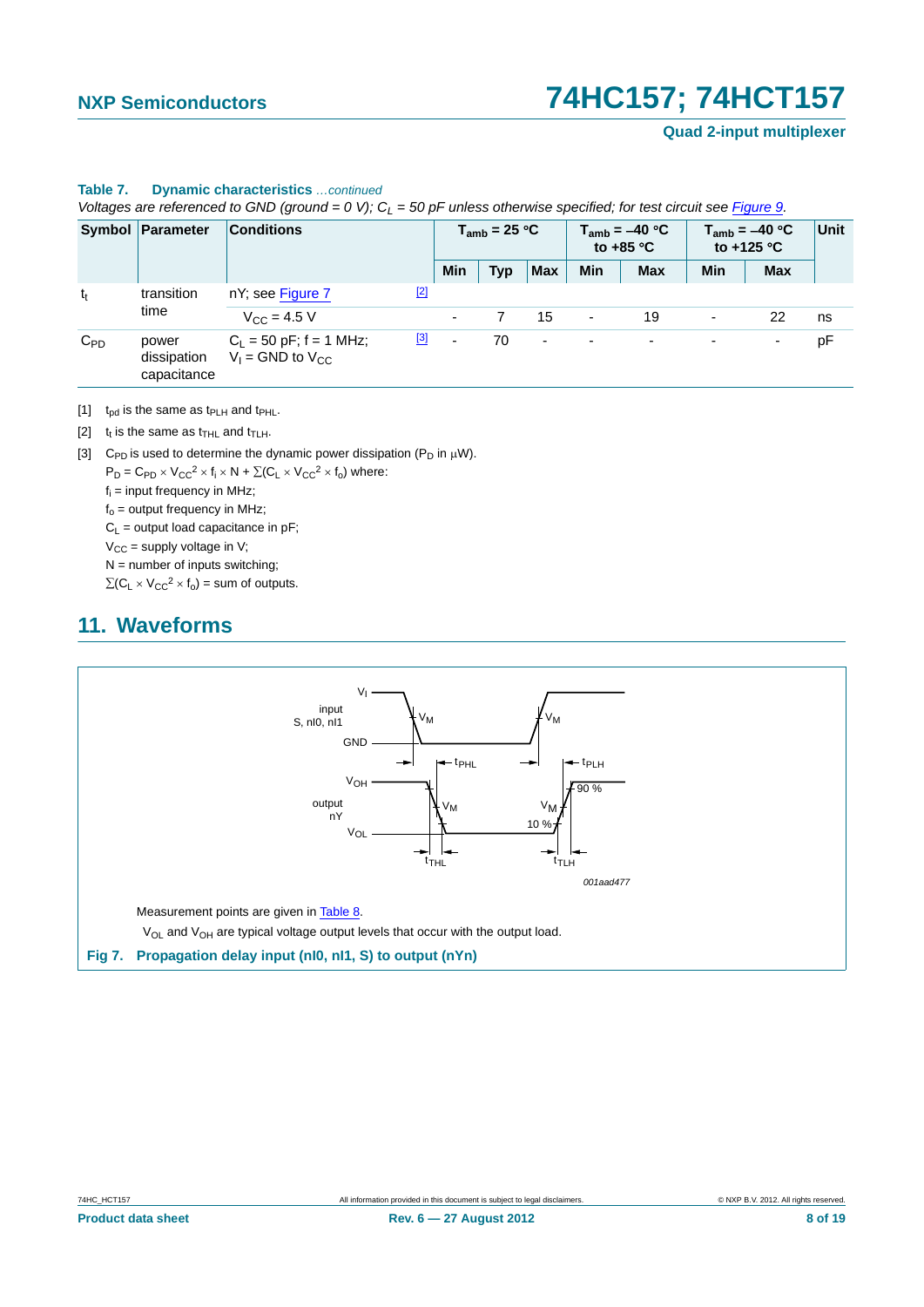### **Quad 2-input multiplexer**



#### <span id="page-8-1"></span><span id="page-8-0"></span>**Table 8. Measurement points**

| <b>Type</b> | Input       | <b>Output</b> |  |  |
|-------------|-------------|---------------|--|--|
|             | $V_M$       | $V_M$         |  |  |
| 74HC157     | $0.5V_{CC}$ | $0.5V_{CC}$   |  |  |
| 74HCT157    | 1.3V        | 1.3V          |  |  |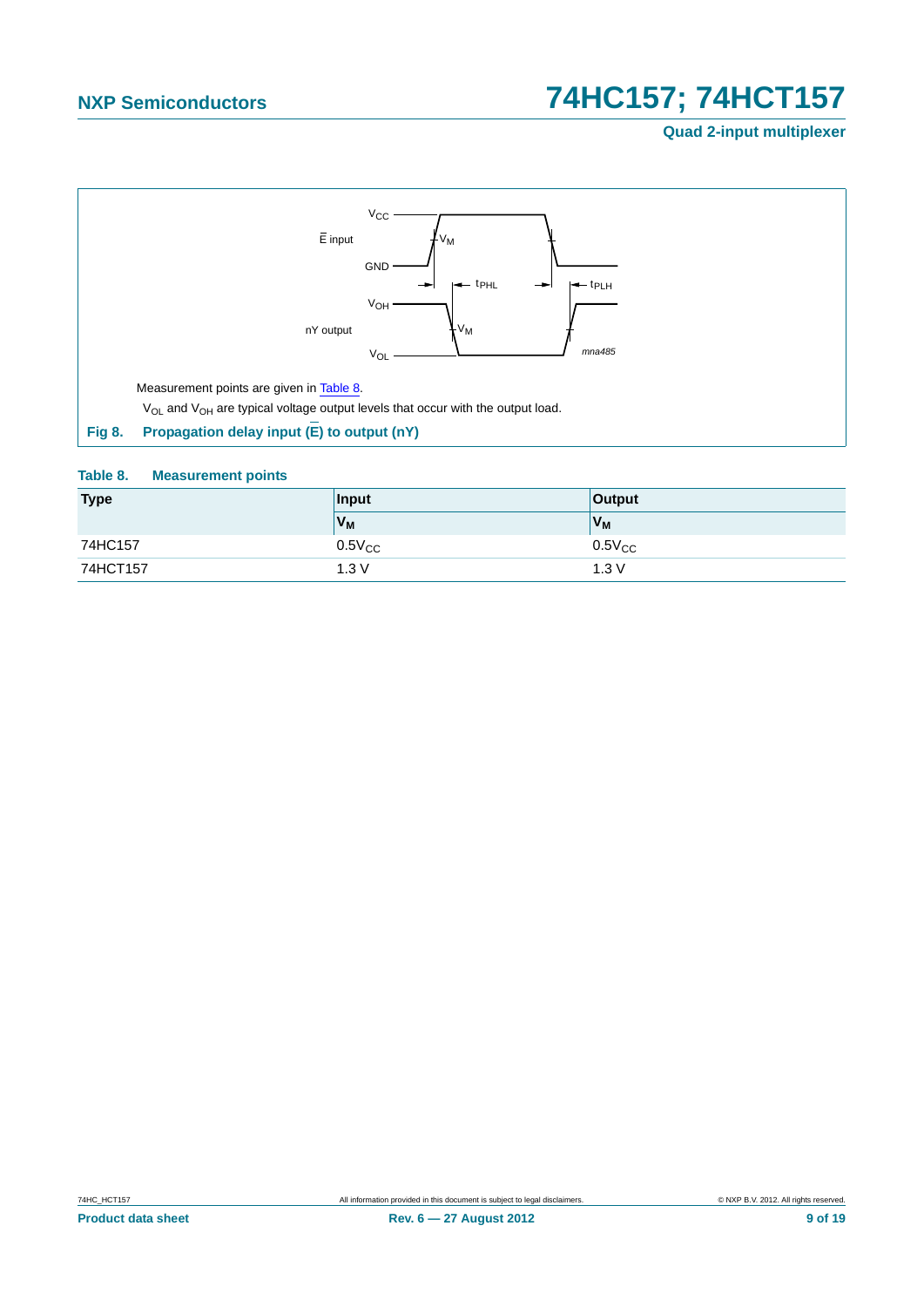### **Quad 2-input multiplexer**



<span id="page-9-1"></span><span id="page-9-0"></span>

| Table 9. | <b>Test data</b> |  |
|----------|------------------|--|
|          |                  |  |

| <b>Type</b> | Input |                                   | Load         | Test                                |
|-------------|-------|-----------------------------------|--------------|-------------------------------------|
|             |       | ∣ t <sub>r</sub> , t <sub>f</sub> | ◡∟           |                                     |
| 74HC157     | Vcc   | $6.0$ ns                          | 15 pF, 50 pF | $t_{\text{PLH}}$ , $t_{\text{PHL}}$ |
| 74HCT157    | 3.0V  | $6.0$ ns                          | 15 pF, 50 pF | t <sub>PLH</sub> , t <sub>PHL</sub> |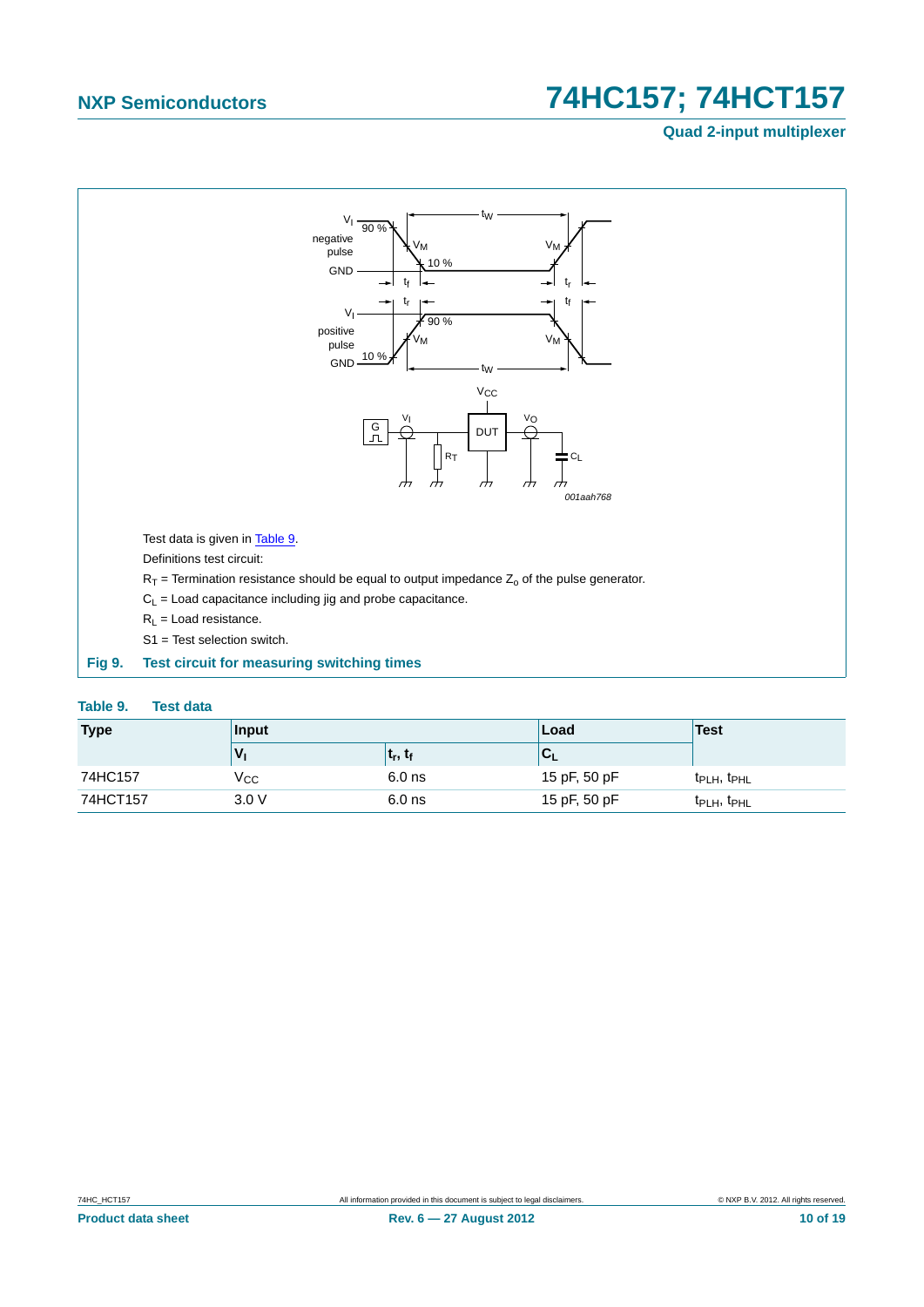**Quad 2-input multiplexer**

# <span id="page-10-0"></span>**12. Package outline**



#### **Fig 10. Package outline SOT38-4 (DIP16)**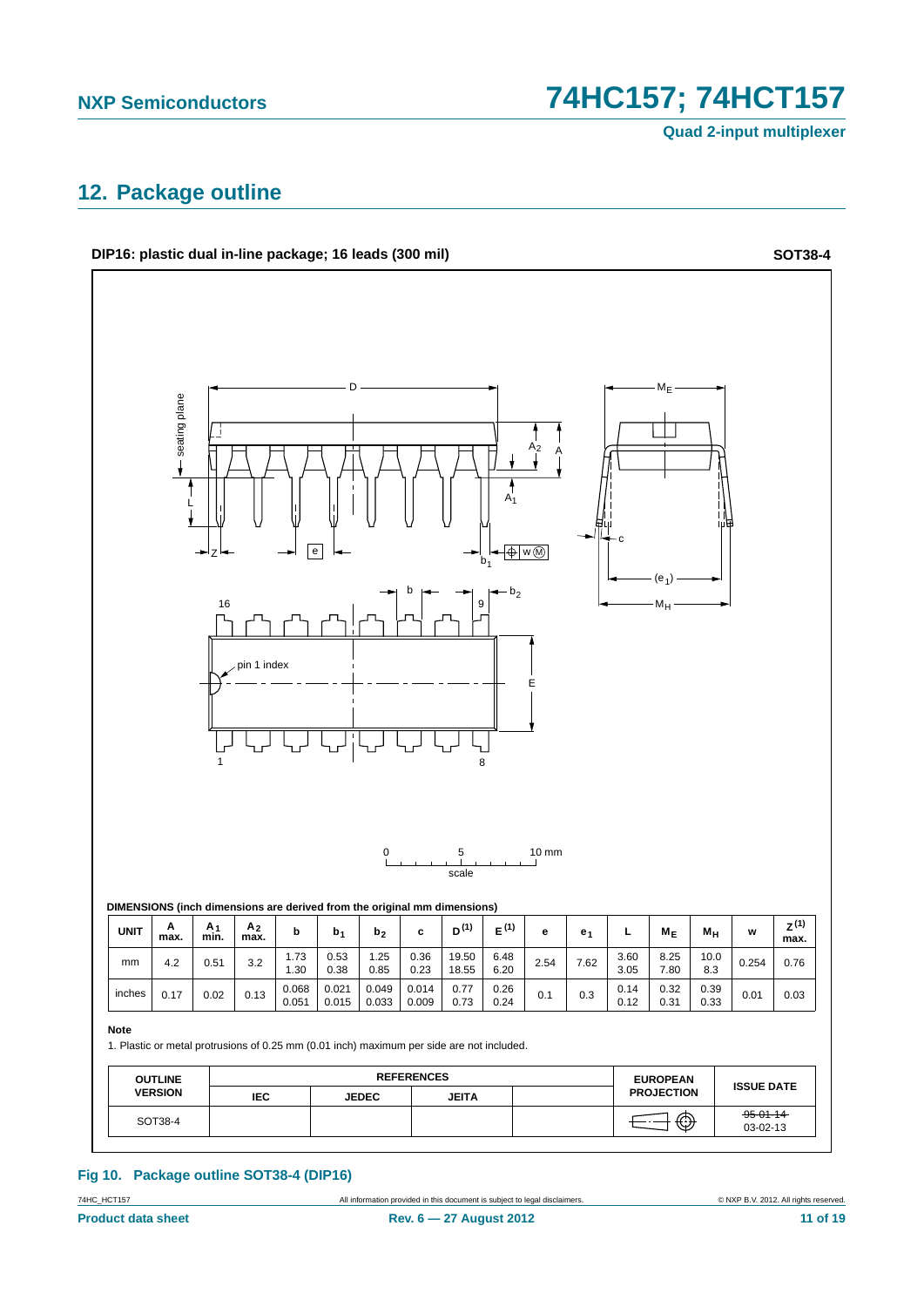**Quad 2-input multiplexer**



**Fig 11. Package outline SOT109-1 (SO16)**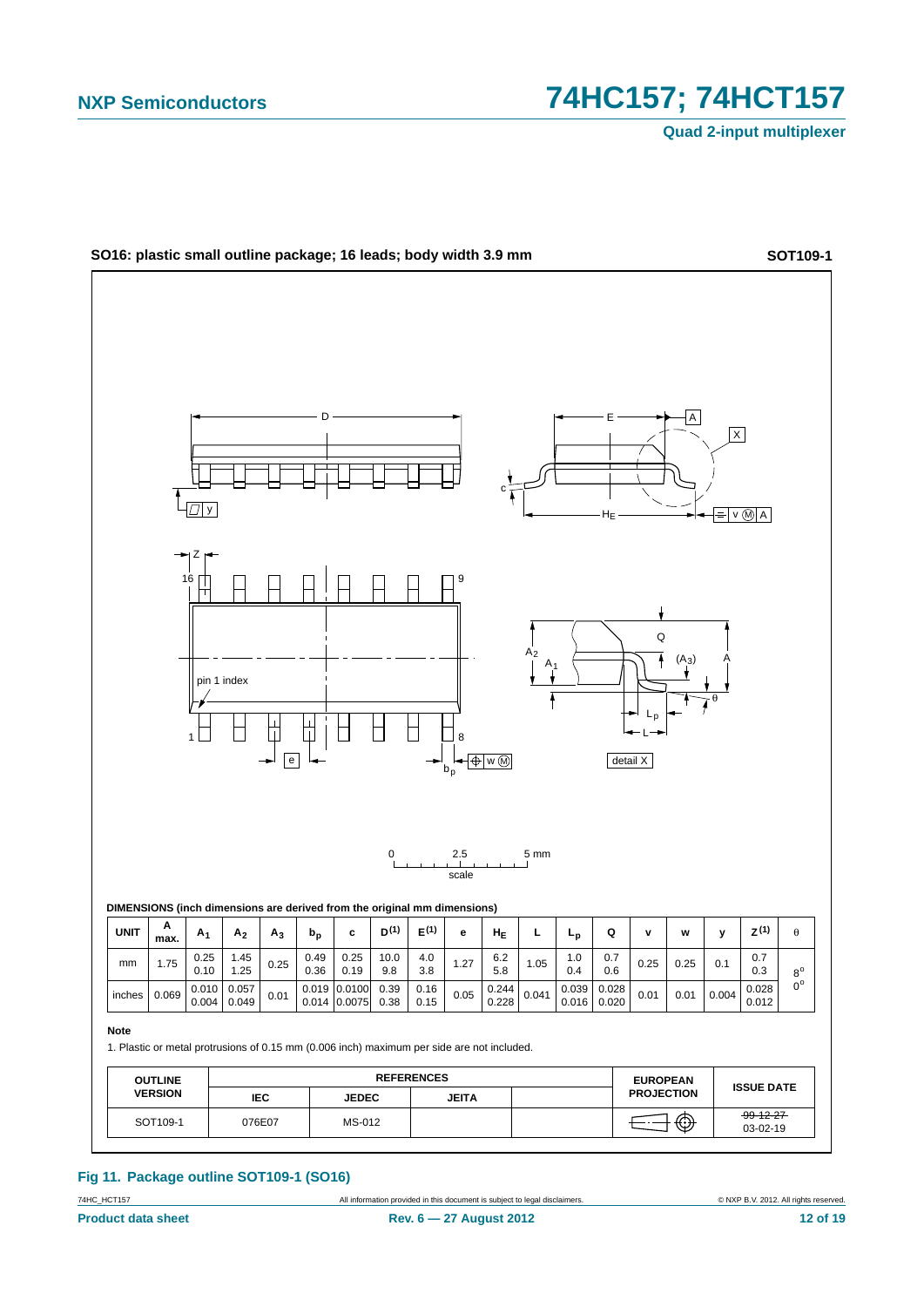

**Fig 12. Package outline SOT338-1 (SSOP16)**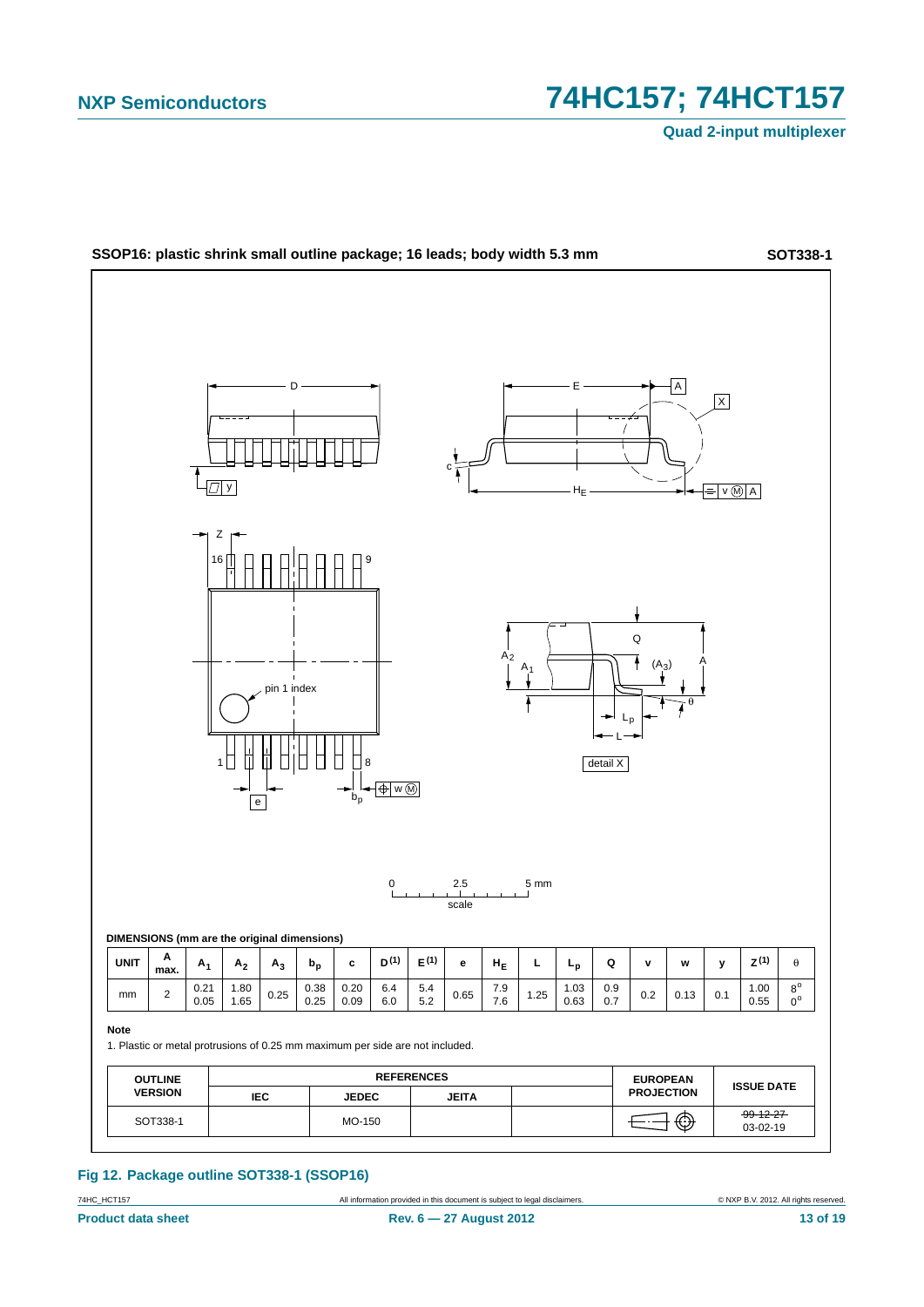**Quad 2-input multiplexer**



**Fig 13. Package outline SOT403-1 (TSSOP16)**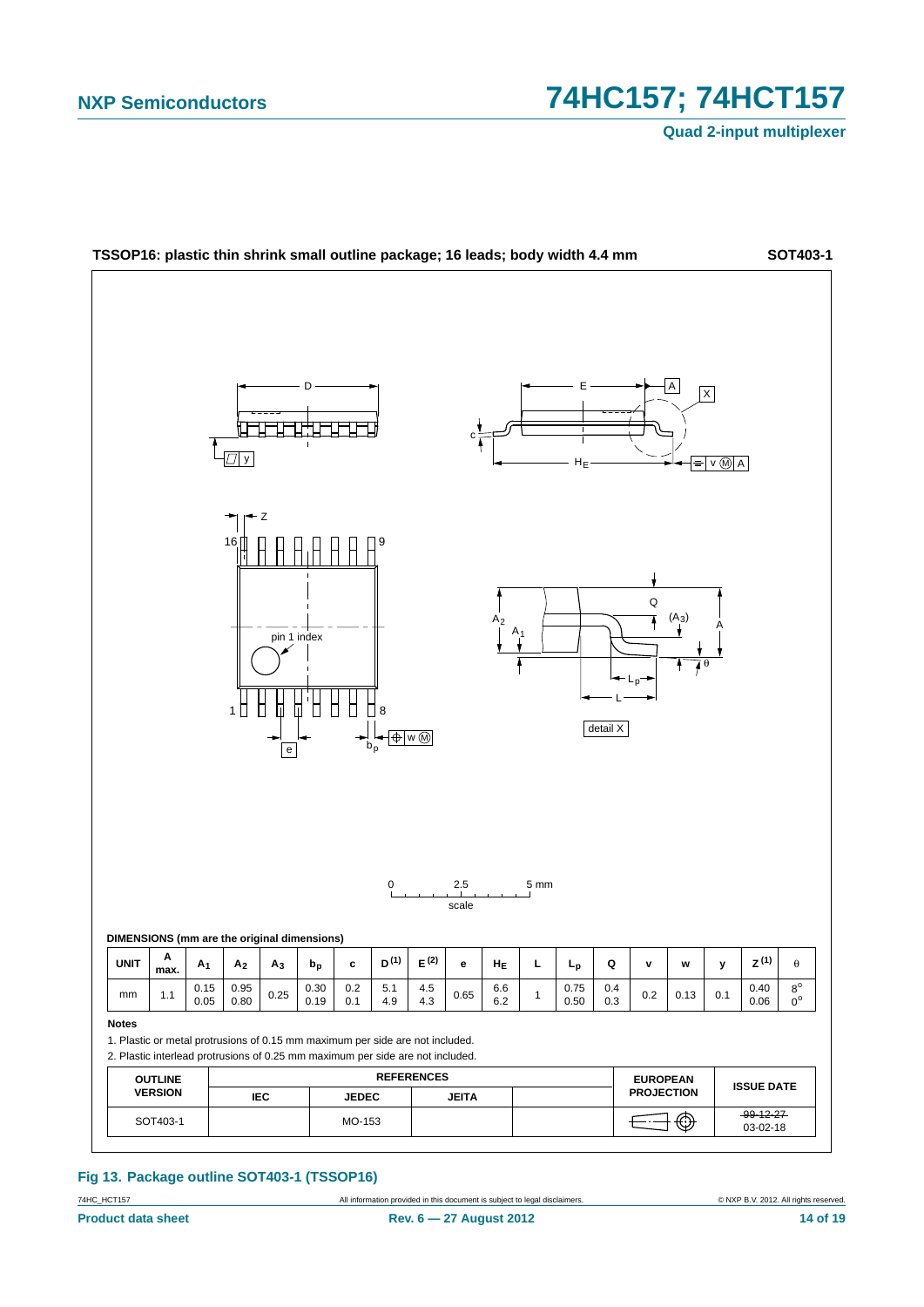**Quad 2-input multiplexer**



**SOT763-1 DHVQFN16: plastic dual in-line compatible thermal enhanced very thin quad flat package; no leads; 16 terminals; body 2.5 x 3.5 x 0.85 mm**

#### **Fig 14. Package outline SOT763-1 (DHVQFN16)**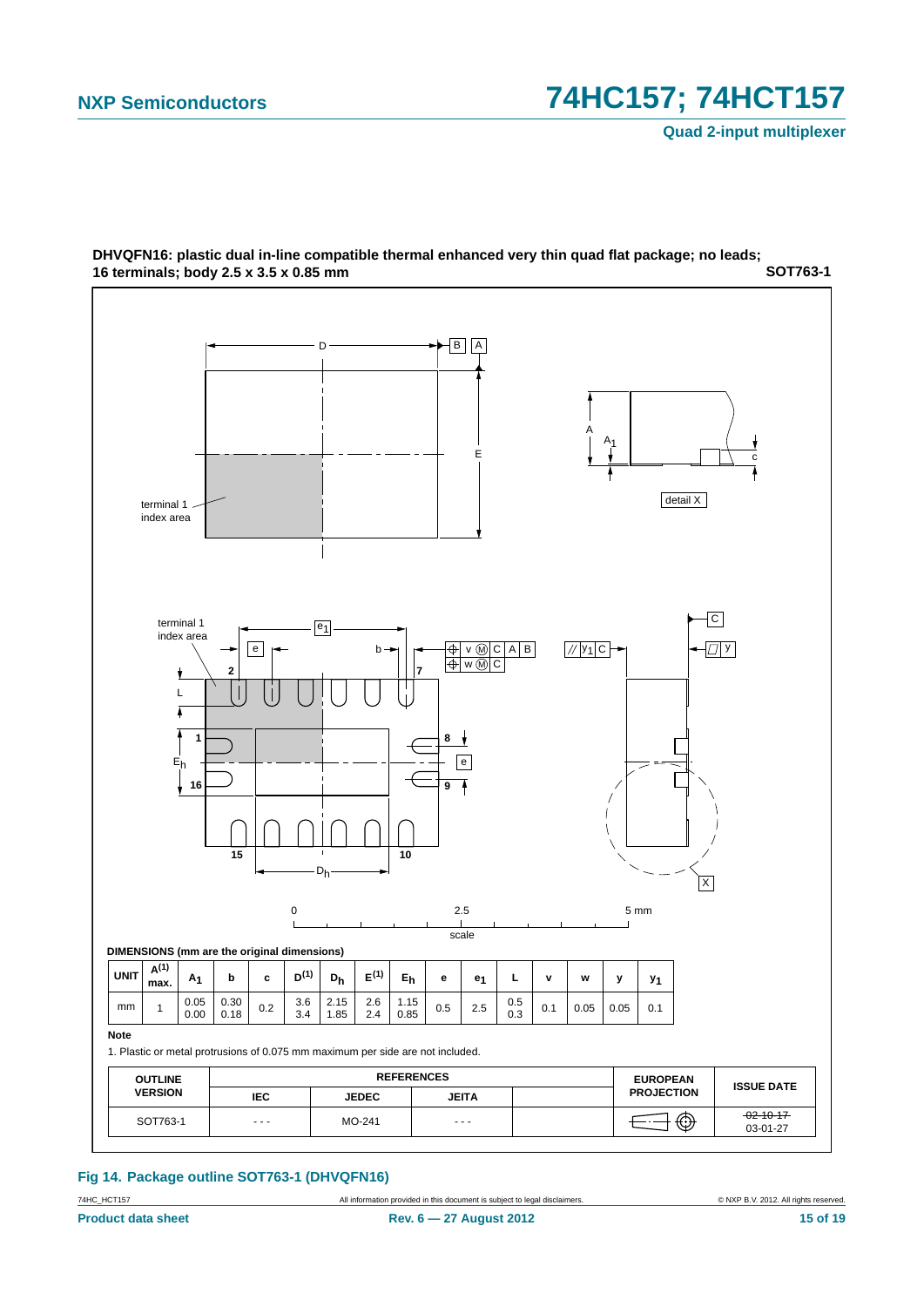# <span id="page-15-0"></span>**13. Abbreviations**

| <b>Description</b><br>Acronym<br><b>CMOS</b><br>Complementary Metal Oxide Semiconductor<br><b>DUT</b><br>Device Under Test<br><b>ESD</b><br>ElectroStatic Discharge<br><b>HBM</b><br>Human Body Model<br>МM<br>Machine Model<br><b>TTL</b><br>Transistor-Transistor Logic | <b>Table 10. Abbreviations</b> |  |  |
|---------------------------------------------------------------------------------------------------------------------------------------------------------------------------------------------------------------------------------------------------------------------------|--------------------------------|--|--|
|                                                                                                                                                                                                                                                                           |                                |  |  |
|                                                                                                                                                                                                                                                                           |                                |  |  |
|                                                                                                                                                                                                                                                                           |                                |  |  |
|                                                                                                                                                                                                                                                                           |                                |  |  |
|                                                                                                                                                                                                                                                                           |                                |  |  |
|                                                                                                                                                                                                                                                                           |                                |  |  |
|                                                                                                                                                                                                                                                                           |                                |  |  |

## <span id="page-15-1"></span>**14. Revision history**

## **Table 11. Revision history Document ID Release date Data sheet status Change notice Supersedes** 74HC HCT157 v.6 20120827 Product data sheet - 74HC HCT157 v.5 Modifications: **•** Package outline drawing DIP16 added. 74HC\_HCT157 v.5 20120425 Product data sheet - 74HC\_HCT157 v.4 Modifications: **•** Figure 7 updated with transition times. 74HC\_HCT157 v.4 20111219 Product data sheet - 74HC\_HCT157 v.3 74HC\_HCT157 v.3 20101231 Product data sheet - 74HC\_HCT157\_CNV v.2 74HC\_HCT157\_CNV v.2 19970827 Product specification - -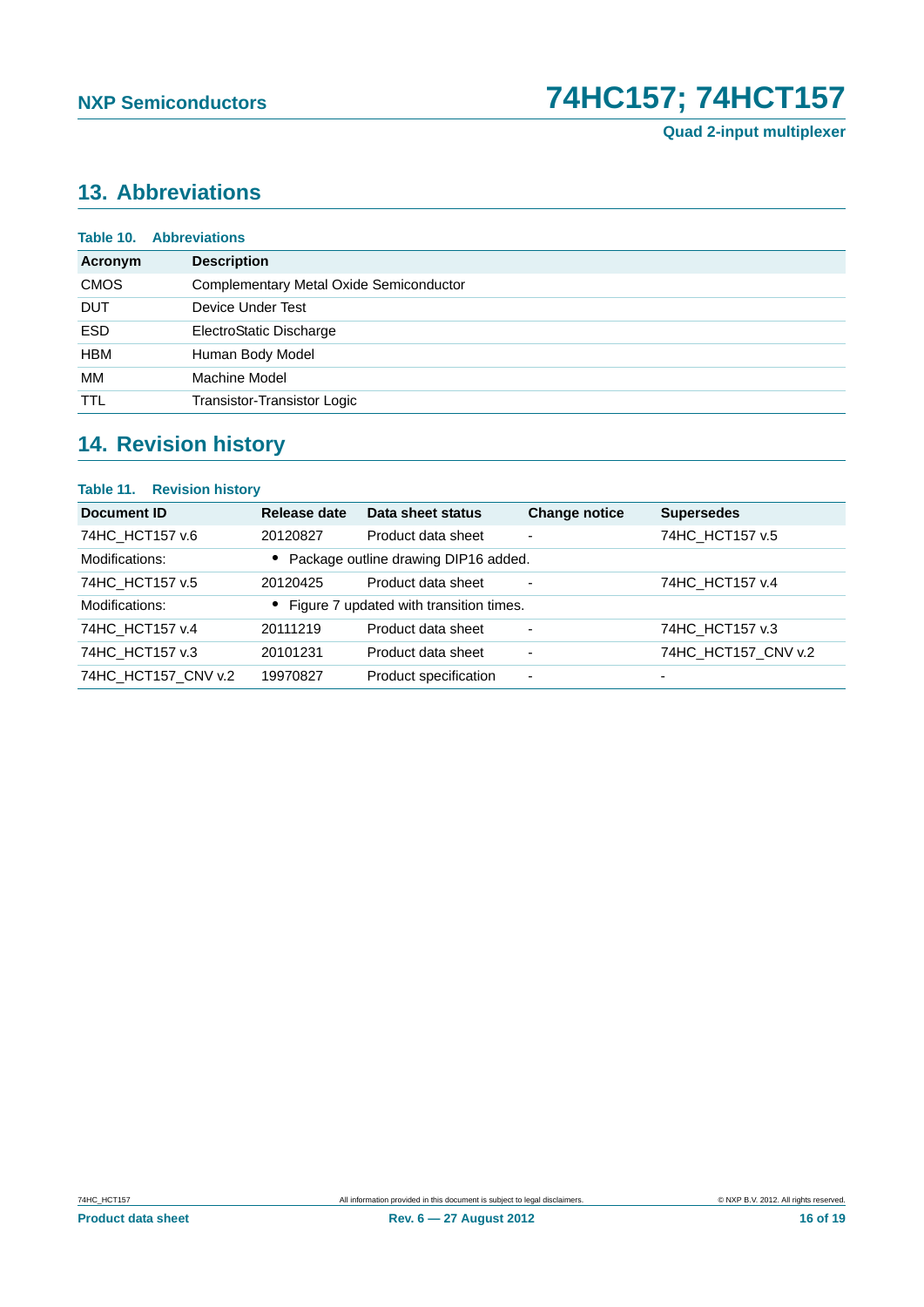# <span id="page-16-0"></span>**15. Legal information**

### <span id="page-16-1"></span>**15.1 Data sheet status**

| Document status[1][2]          | <b>Product status</b> <sup>[3]</sup> | <b>Definition</b>                                                                     |
|--------------------------------|--------------------------------------|---------------------------------------------------------------------------------------|
| Objective [short] data sheet   | Development                          | This document contains data from the objective specification for product development. |
| Preliminary [short] data sheet | Qualification                        | This document contains data from the preliminary specification.                       |
| Product [short] data sheet     | Production                           | This document contains the product specification.                                     |

[1] Please consult the most recently issued document before initiating or completing a design.

[2] The term 'short data sheet' is explained in section "Definitions".

[3] The product status of device(s) described in this document may have changed since this document was published and may differ in case of multiple devices. The latest product status<br>information is available on the Intern

### <span id="page-16-2"></span>**15.2 Definitions**

**Draft —** The document is a draft version only. The content is still under internal review and subject to formal approval, which may result in modifications or additions. NXP Semiconductors does not give any representations or warranties as to the accuracy or completeness of information included herein and shall have no liability for the consequences of use of such information.

**Short data sheet —** A short data sheet is an extract from a full data sheet with the same product type number(s) and title. A short data sheet is intended for quick reference only and should not be relied upon to contain detailed and full information. For detailed and full information see the relevant full data sheet, which is available on request via the local NXP Semiconductors sales office. In case of any inconsistency or conflict with the short data sheet, the full data sheet shall prevail.

**Product specification —** The information and data provided in a Product data sheet shall define the specification of the product as agreed between NXP Semiconductors and its customer, unless NXP Semiconductors and customer have explicitly agreed otherwise in writing. In no event however, shall an agreement be valid in which the NXP Semiconductors product is deemed to offer functions and qualities beyond those described in the Product data sheet.

### <span id="page-16-3"></span>**15.3 Disclaimers**

**Limited warranty and liability —** Information in this document is believed to be accurate and reliable. However, NXP Semiconductors does not give any representations or warranties, expressed or implied, as to the accuracy or completeness of such information and shall have no liability for the consequences of use of such information. NXP Semiconductors takes no responsibility for the content in this document if provided by an information source outside of NXP Semiconductors.

In no event shall NXP Semiconductors be liable for any indirect, incidental, punitive, special or consequential damages (including - without limitation - lost profits, lost savings, business interruption, costs related to the removal or replacement of any products or rework charges) whether or not such damages are based on tort (including negligence), warranty, breach of contract or any other legal theory.

Notwithstanding any damages that customer might incur for any reason whatsoever, NXP Semiconductors' aggregate and cumulative liability towards customer for the products described herein shall be limited in accordance with the *Terms and conditions of commercial sale* of NXP Semiconductors.

**Right to make changes —** NXP Semiconductors reserves the right to make changes to information published in this document, including without limitation specifications and product descriptions, at any time and without notice. This document supersedes and replaces all information supplied prior to the publication hereof.

**Suitability for use —** NXP Semiconductors products are not designed, authorized or warranted to be suitable for use in life support, life-critical or safety-critical systems or equipment, nor in applications where failure or malfunction of an NXP Semiconductors product can reasonably be expected to result in personal injury, death or severe property or environmental damage. NXP Semiconductors and its suppliers accept no liability for inclusion and/or use of NXP Semiconductors products in such equipment or applications and therefore such inclusion and/or use is at the customer's own risk.

**Applications —** Applications that are described herein for any of these products are for illustrative purposes only. NXP Semiconductors makes no representation or warranty that such applications will be suitable for the specified use without further testing or modification.

Customers are responsible for the design and operation of their applications and products using NXP Semiconductors products, and NXP Semiconductors accepts no liability for any assistance with applications or customer product design. It is customer's sole responsibility to determine whether the NXP Semiconductors product is suitable and fit for the customer's applications and products planned, as well as for the planned application and use of customer's third party customer(s). Customers should provide appropriate design and operating safeguards to minimize the risks associated with their applications and products.

NXP Semiconductors does not accept any liability related to any default, damage, costs or problem which is based on any weakness or default in the customer's applications or products, or the application or use by customer's third party customer(s). Customer is responsible for doing all necessary testing for the customer's applications and products using NXP Semiconductors products in order to avoid a default of the applications and the products or of the application or use by customer's third party customer(s). NXP does not accept any liability in this respect.

**Limiting values —** Stress above one or more limiting values (as defined in the Absolute Maximum Ratings System of IEC 60134) will cause permanent damage to the device. Limiting values are stress ratings only and (proper) operation of the device at these or any other conditions above those given in the Recommended operating conditions section (if present) or the Characteristics sections of this document is not warranted. Constant or repeated exposure to limiting values will permanently and irreversibly affect the quality and reliability of the device.

**Terms and conditions of commercial sale —** NXP Semiconductors products are sold subject to the general terms and conditions of commercial sale, as published at<http://www.nxp.com/profile/terms>, unless otherwise agreed in a valid written individual agreement. In case an individual agreement is concluded only the terms and conditions of the respective agreement shall apply. NXP Semiconductors hereby expressly objects to applying the customer's general terms and conditions with regard to the purchase of NXP Semiconductors products by customer.

**No offer to sell or license —** Nothing in this document may be interpreted or construed as an offer to sell products that is open for acceptance or the grant, conveyance or implication of any license under any copyrights, patents or other industrial or intellectual property rights.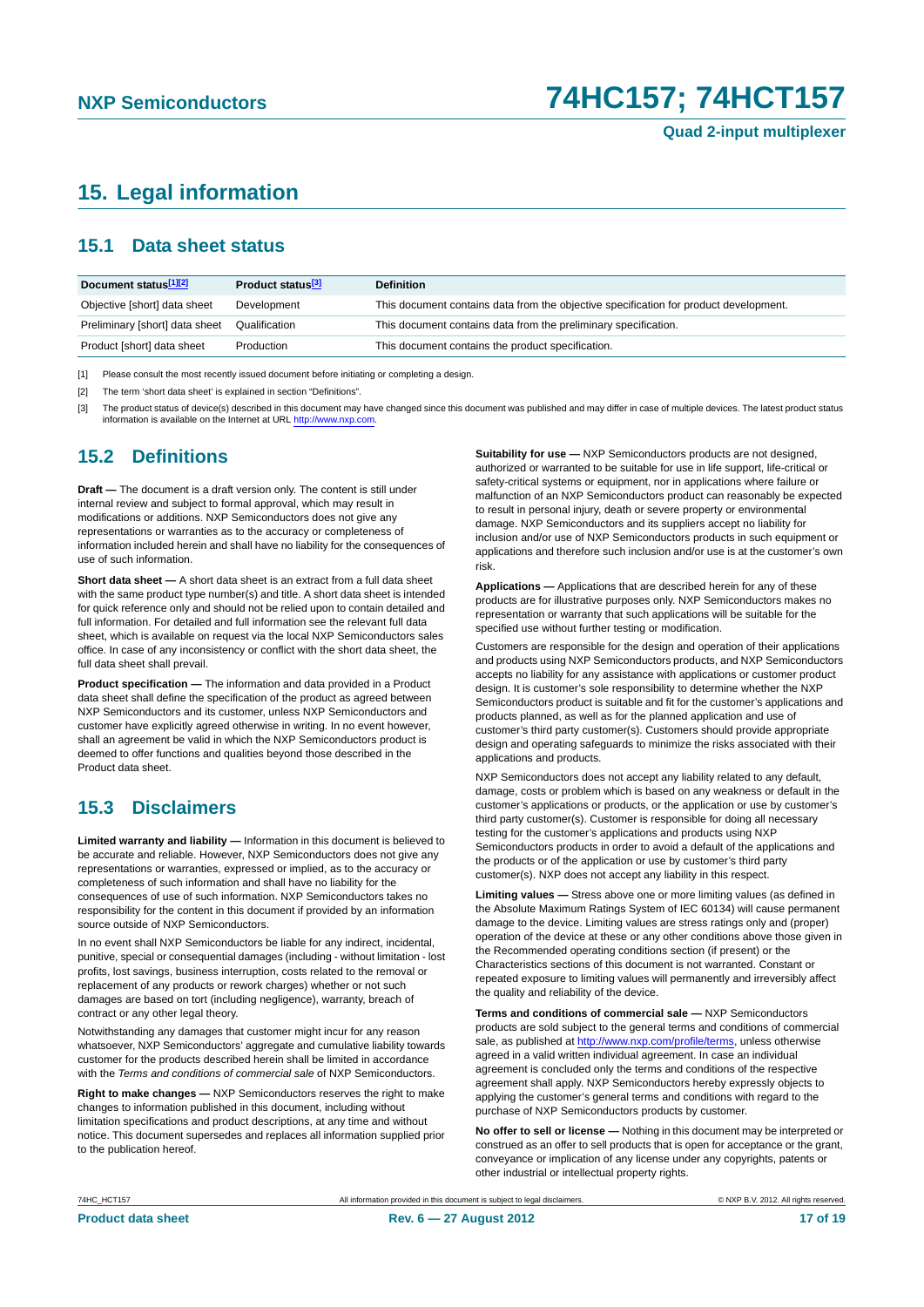#### **Quad 2-input multiplexer**

**Export control —** This document as well as the item(s) described herein may be subject to export control regulations. Export might require a prior authorization from competent authorities.

**Non-automotive qualified products —** Unless this data sheet expressly states that this specific NXP Semiconductors product is automotive qualified, the product is not suitable for automotive use. It is neither qualified nor tested in accordance with automotive testing or application requirements. NXP Semiconductors accepts no liability for inclusion and/or use of non-automotive qualified products in automotive equipment or applications.

In the event that customer uses the product for design-in and use in automotive applications to automotive specifications and standards, customer (a) shall use the product without NXP Semiconductors' warranty of the product for such automotive applications, use and specifications, and (b) whenever customer uses the product for automotive applications beyond

NXP Semiconductors' specifications such use shall be solely at customer's own risk, and (c) customer fully indemnifies NXP Semiconductors for any liability, damages or failed product claims resulting from customer design and use of the product for automotive applications beyond NXP Semiconductors' standard warranty and NXP Semiconductors' product specifications.

**Translations —** A non-English (translated) version of a document is for reference only. The English version shall prevail in case of any discrepancy between the translated and English versions.

### <span id="page-17-0"></span>**15.4 Trademarks**

Notice: All referenced brands, product names, service names and trademarks are the property of their respective owners.

# <span id="page-17-1"></span>**16. Contact information**

For more information, please visit: **http://www.nxp.com**

For sales office addresses, please send an email to: **salesaddresses@nxp.com**